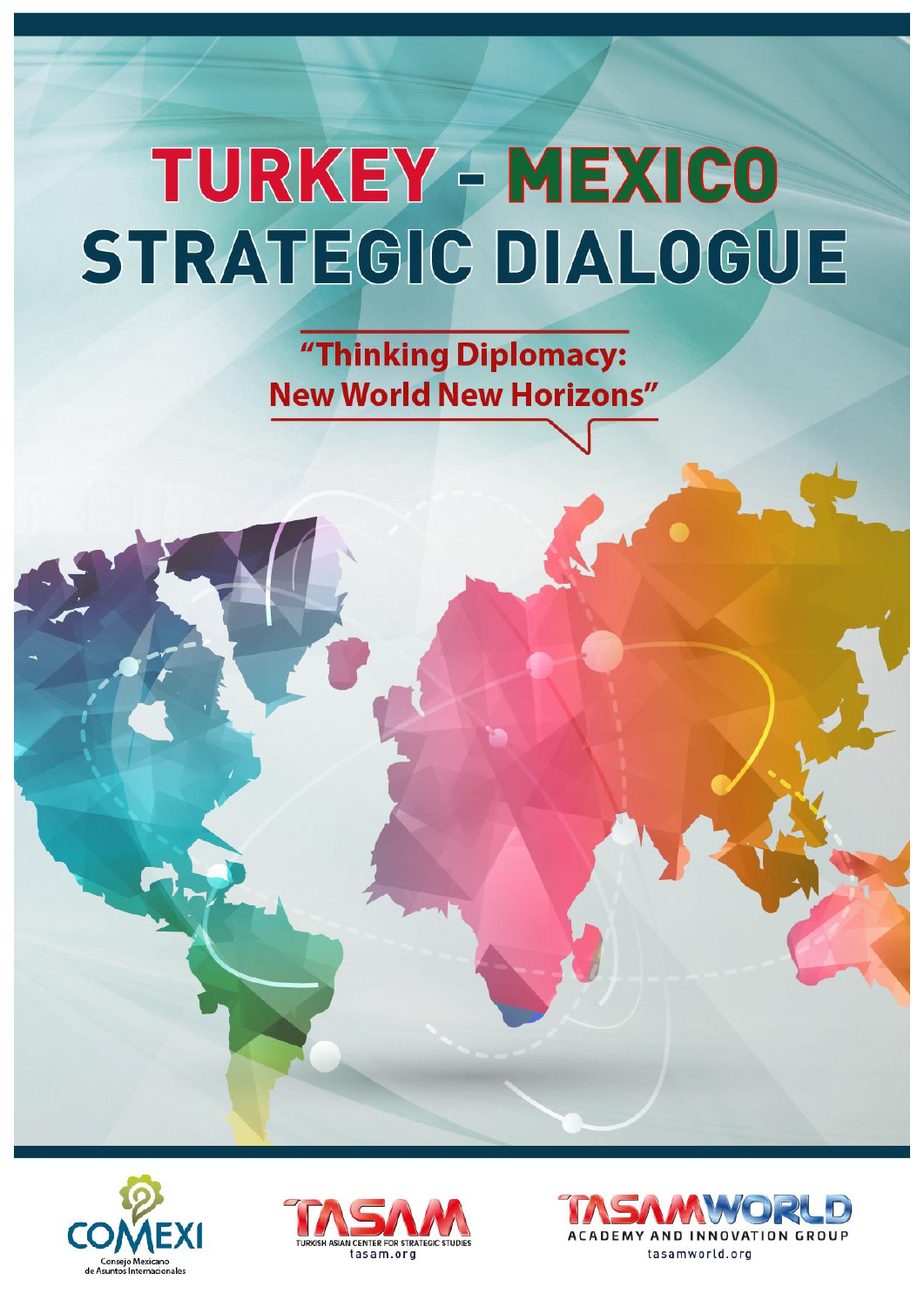

#### **VISION DOCUMENT** (DRAFT)

## **TURKEY - MEXICO STRATEGIC DIALOGUE**

#### **"Thinking Diplomacy: New World New Horizons"**

#### **( Turkey - Mexico )**

When we look at the main trends in the world, global competition in the age of new economy based on "information and knowledge-based products" following "soil and machinery" is developing through "micro-nationalism", "integration" and "unpredictability''. Challenges that determine the new nature of life and state; such as " crisis in resource and sharing ", unsustainability of production-consumptiongrowth formula, purge of the middle class with Chinese leverage, energy, water, and food insecurity, transition to the 4th dimension, liquidation of human resources in the workforce, transition from hard power to soft and smart power on the basis of the very changing state nature and anticipation management, can be formed as the basic references.

Within all these fundamental parameters, the transformations in technology are prone to change the whole human life and nature by developing with artificial intelligence, virtual/enhanced reality and mobility centered. It is obvious that the concepts of "Industry 4.0" and "Society 5.0" are important topics for managing the transformation of the world within the dimensions of industry and society. Another contributive factor is the turbulence that China creates as it begins to become intensively dominant on the world stage day to day. The New Silk Road project, "One Belt and One Road Initiative"; is shaped as a global integration project involving more than hundred countries, both on land and at sea, permanently changing the distribution of economic shares. In countries with no middle class, authoritarian regimes or chaos stands as two options in the fore-seeable future. How to make the division of labor in terms of regional and global security and how to share the costs is also a point of discussion in the coming period.

The development of new alliances on security can be read from the risks and the initiatives undertaken by dominant countries. The quality of the concepts of property and power, and the business model change historically. The future of the EU with the "Failure in Success" syndrome will be determined by the results of the polarization which revived in the West after the Brexit. Along with all these developments, "Ecosystem of safety" changes with the law. The "Security - Democracy" dilemma will be experienced much more after that. Because, for the democracy, it is difficult to survive in countries where the middle class is melting and security leans to a sophisticated ground. The question "Will security bring us authoritarian regimes" needs to be discussed further.

Turkey distinguishes itself with an 84-million inhabitants, growing economy and geo-strategic status in the center of Afro-Eurasia. Turkey's historical, political and cultural ties between Europe, Black Sea, Caucasus, Asia, Middle East and African countries, rising activity in the international arena, especially in the United Nations, being an important member of organizations such as NATO, OSCE and CICA and with active foreign policy, it has become an increasingly important actor on the global platform.





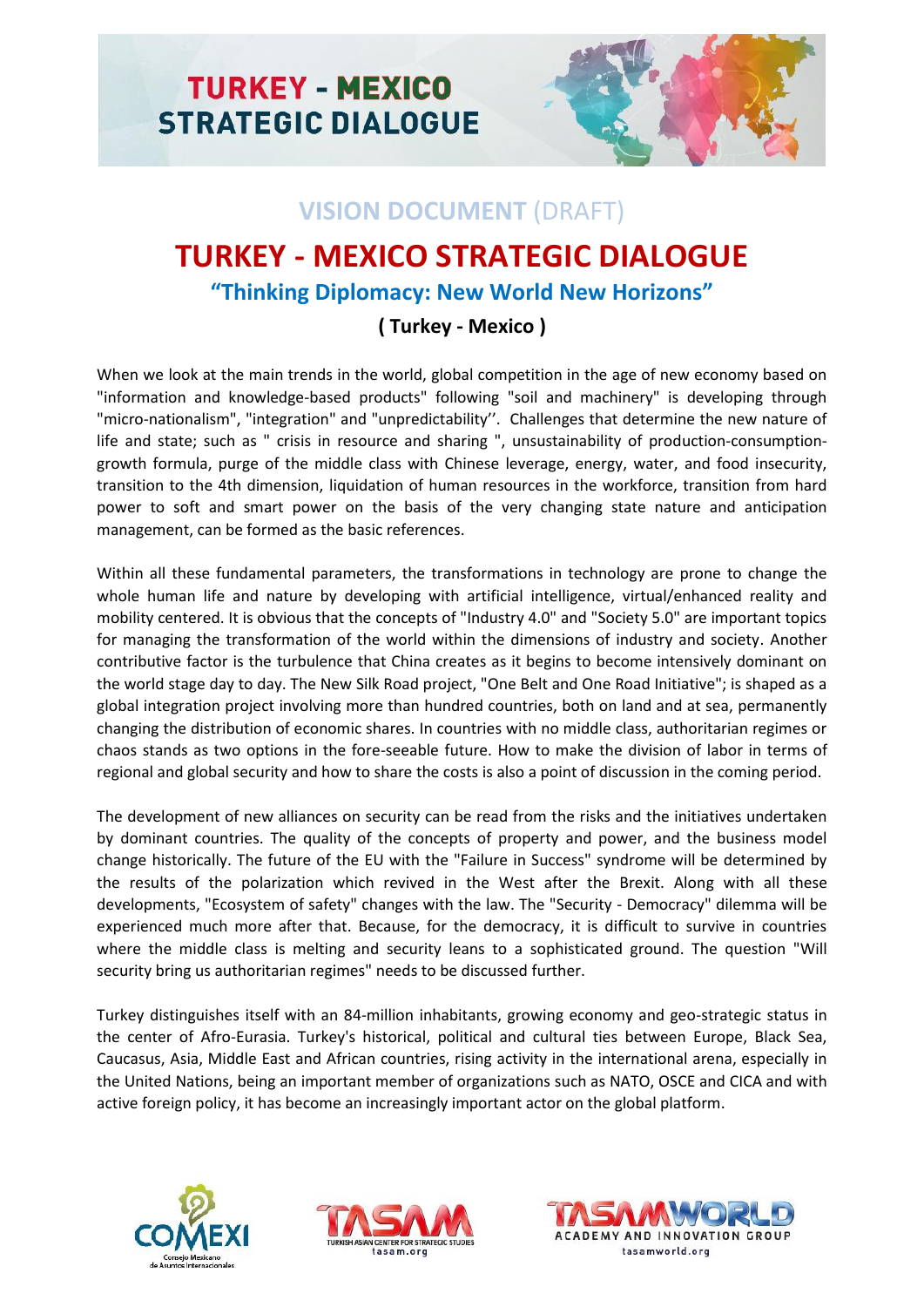

Mexico with its area of near 2 million km², strategic position in Central America, population of approximately 124 million, human resources, GDP of 1,223 trillion dollars and developing economy is a prominent country. Mexico also is a notable member and observer to many international organizations such as; UN, OAS (Organization of American States), Rio Group, OECD, ANDEAN, SICA (Central American Integration System), G-20, NAFTA.

The first diplomatic contact between Turkey and Mexico was established in 1927. Turkey - Mexico relations have a positive course in mutual and multilateral platforms. Besides the dual relations between Turkey and Mexico; there is cooperation of both countries in multilateral forums. Turkey and Mexico had become permanent members in United Nations Security Council in 2009 and 2010. Both countries have shared the same views about the reform of UN. Both countries are members to G-20 and OECD.

There is an increasing trend of high level official visits between Turkey and Mexico. As the first presidential level visit, Mexican President paid an official visit to Turkey in 2013 and 13 agreements and documents were signed including the Memorandum of Understanding, which elevated the bilateral relations to "strategic partnership" as well as the protocol establishing the Binational High Level Commission, and Free Trade Agreement (FTA) negotiations have been initiated. President of the Republic of Turkey visited Mexico in 2015 and in this context, Air Services Agreement, Agreement on Avoidance of Double Taxation and Agreement on Mutual Promotion and Protection of Investments were signed. Mexico became Turkey's second strategic partner in Latin American and Caribbean region.

Turkey is a suitable partner for Mexico to be influential in Central Asia, Middle East, Balkans and Caucasus. On the other hand; Mexico is an important country for Turkey with regards to its relations with North and South American countries. Cooperation between two countries at regional and global level will increase their diplomatic prestige and will contribute to the regional and global peace and stability.

Mexico is the second largest economy in Latin America after Brazil and the 15<sup>th</sup> largest in the world. It is also the world's  $12<sup>th</sup>$  largest oil producer and ranks  $11<sup>th</sup>$  in the world in terms of population size. Mexico has concluded 12 Free Trade Agreements (FTA) with 46 countries in total. It conducts more than 90% of its trade with the countries with which it has signed an FTA. The process for the resumption of Free Trade Agreement (FTA) negotiations between Turkey and Mexico is in progress.

Commercial and economic relations with Mexico, which is Turkey's largest export partner in the Latin American region, have also gained momentum in recent years. The bilateral trade volume between Turkey and Mexico stood at 1.3 billion dollars in 2019 and trade gap weight against Turkey was 76.3 million dollars. The main products exported by Turkey to Mexico are motor vehicles, mechanical equipment and tools, jewelers' tools, iron/steel/aluminum/plastic/rubber and their products, electrical machinery and devices, fruits and nuts. The main products exported by Mexico to Turkey are electrical equipment, cereals, optics, and machinery and mechanical tools.





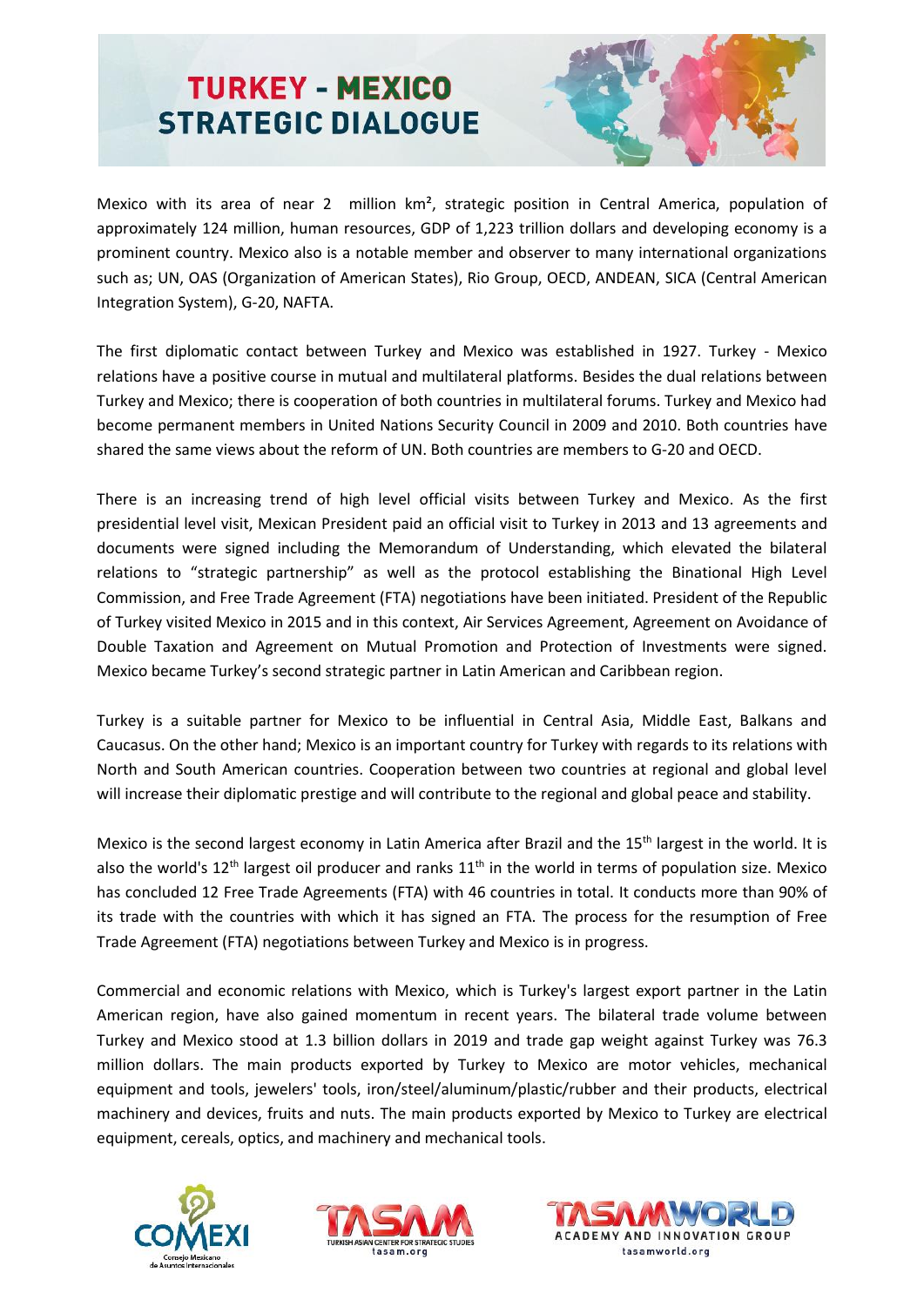

Despite both countries' close cooperation in political relations, adaptation of liberal economical policies and democratic values; economical relations do not reflect the expectations. Major trade partners of Mexico are NAFTA countries. Likewise; major trade partners of Turkey EU member states. Both countries were affected less from the global economic crisis which has begun in 2008 due to precautions that they took in their financial systems. Countries like Turkey and Mexico should cooperate more in order to avoid the long term negative effects of global economic crisis.

Despite geographical distance, there are many cooperation areas between Turkey and Mexico. For example; Mexico offers opportunities like Free Trade Zone for Turkish business people. Both countries have unique cultural richness. This can be used to improve cooperation in tourism, public diplomacy and international relations between two countries. Promotion of areas of cooperation is necessary between Turkey and Mexico. Main problems which prevent the improvement of Turkey - Mexico relations are lack of knowledge and advertisement. In order to solve these problems student exchange programs, cooperation in media, informatics and technology sectors should be introduced.

On the other hand; Turkey and Mexico share common interests in geopolitics and security at regional and global levels. With regards to "need for security of energy supply and demand"; maintaining peace and security serve both countries' interests. Both countries, in order to sustain critically important long term interest; can develop an effective strategic cooperation. At this point a wider perspective should be adopted with regards to Turkey - Mexico relations.

With the end of the Cold War; main trend in international politics which has gained a momentum with globalization is that the countries cannot develop alone by themselves but through regional and global cooperation. Nowadays; countries have transformed themselves into entities that are open to economical, political and cultural cooperation and those countries which cannot adapt themselves to this process have become unstable. Both of the countries are rising regional economical and political powers and their cooperation will create regional, national and global plus values. In order to improve mutual relations in the fields of political dialogue, economy, trade, science, technology, defense industry, investment, tourism, culture and diplomacy; various policies and strategies should be created. Within this framework; it is necessary to develop long term "strategic cooperation" between Turkey and Mexico.

Now it is required that the two countries head towards a future structure, in order to uplift the Turkey - Mexico relations an ideal point within a world power schema which takes its form in a multi-dimensional way, by creating a mutual deepening not only in political and strategic basis but also in its each parameter. History offers opportunities for deepening their interdependency. In this regard, the **Turkey - Mexico Strategic Dialogue**, which will bring together the representatives of sectors in a comprehensive way that includes the strategic dimension of the relations, will play a significant role.





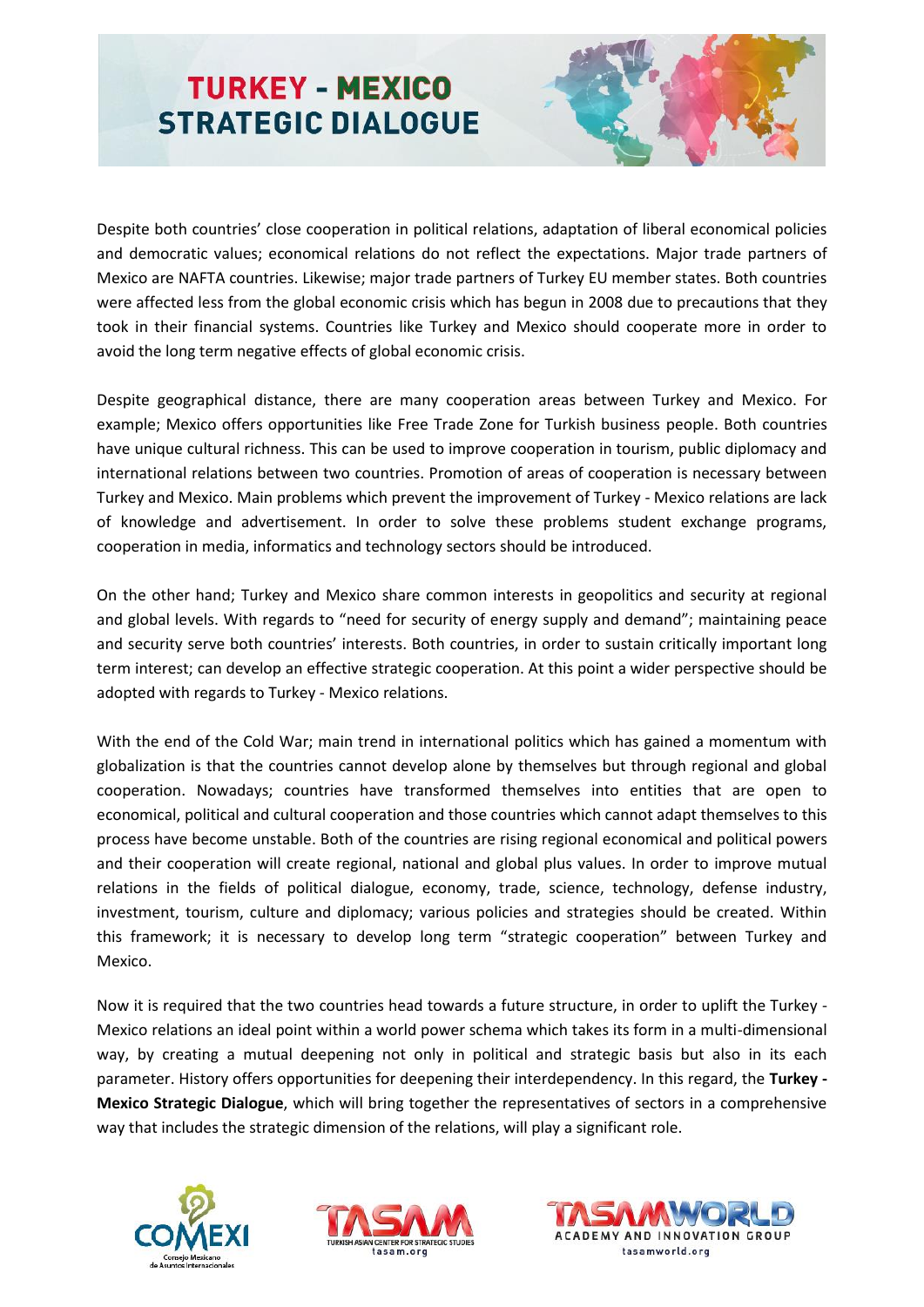

#### **Main Theme**

**Thinking Diplomacy: New World New Horizons**

#### **Sub Themes**

**New Balances New Economy Turkey - Mexico Economic Relations: Opportunities and Obstacles Geopolitical and Security Cooperation Technological, Academic and Cultural Cooperation Social, Economic and Political Developments Relations with the US, China and New Partners Adaptation to the Global Management Structures Opportunities of Improvement of Relations in Multi-Dimensional Global Arena** 

#### **Priority Sectors**

**Public Diplomacy, Education and Language Culture and Tourism Construction, Contracting and Infrastructure Health and Health Tourism Energy, Petrochemicals and Investments Logistics, Transportation and Telecommunication Banking and Finance (Strategic Investment Fund) Economy and Trade Media and Communication Science and Technology Brand Cities and Environment Defence and Space Industry**